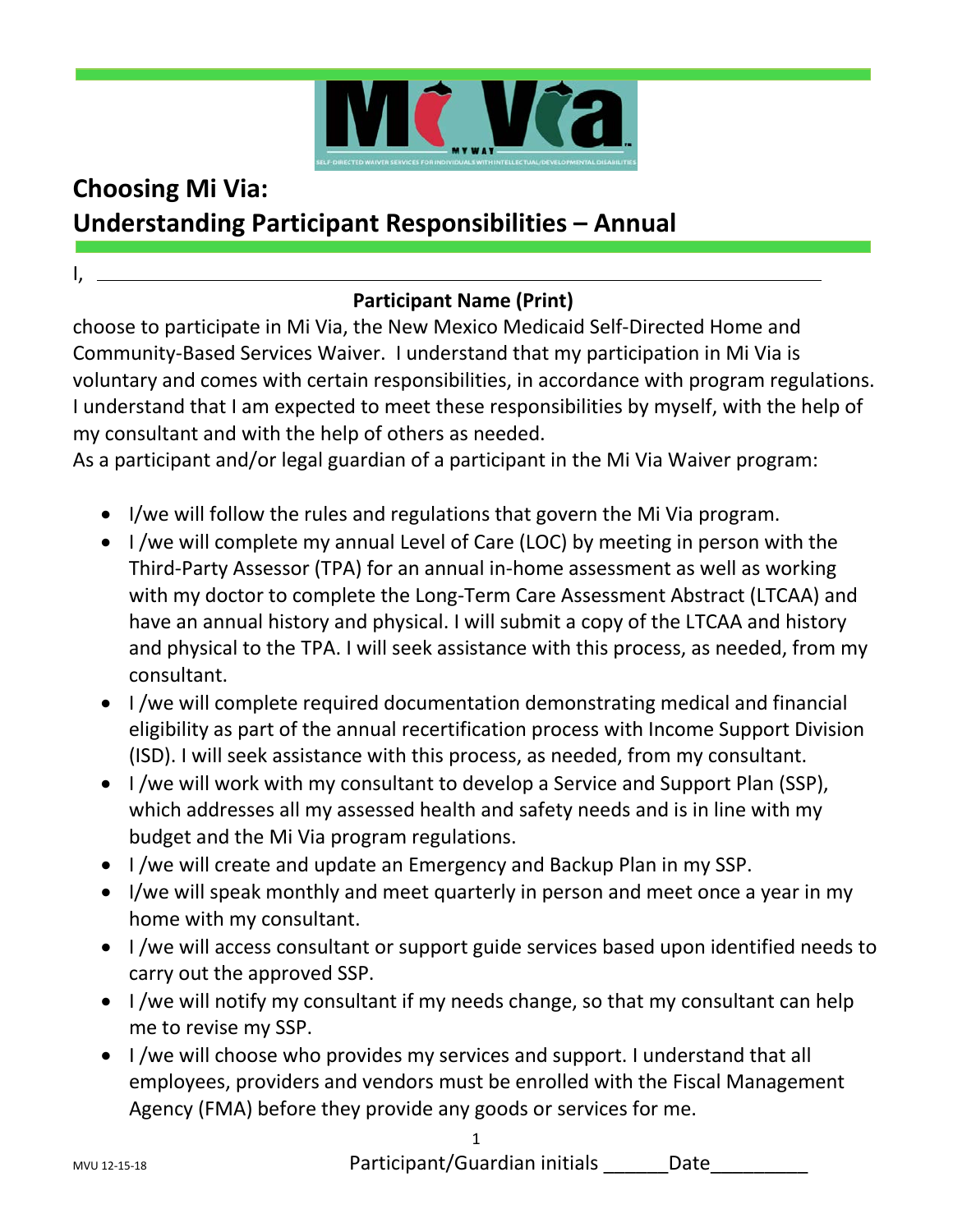- I /we will identify individuals(s) who will support/assist me in this process as needed.
- I/we will use state funds appropriately, by only requesting and purchasing goods and services that are covered by the Mi Via program and identified on my approved SSP.
- I/we will report concerns or problems with any part of my Mi Via program to my consultant or designated Department of Health or Human Services Department contacts.
- I /we will keep track of all budget expenditures and not exceed my annual budget.
- I /we will work with my consultant to appropriately document service delivery and maintain those documents for a period of six (6) years (invoices from vendors and/or copy of timesheets, mileage sheets, and copies of signed employee and vendor agreements, receipts for goods purchases, daily progress notes, attendance logs), as evidence of services I have received.
- I /we will provide documentation and information, as requested, from my consultant, FMA, and TPA within the required timelines (i.e. guardianship orders, Power of Attorney, doctor's letter, Division of Vocational Rehabilitation (DVR), etc.).
- I /we will report to the local Income Support Division (ISD) office within ten (10) days of any change in circumstances, including a change in address, which might affect my eligibility for the program. I agree to also report changes in address or other contact information to my consultant within ten (10) days.
- I /we will submit all required documents to the FMA to meet employer-related responsibilities. This includes, but is not limited to, documents for payment to employees and vendors and payment of taxes and other financial obligations within required timelines.
- I /we will hire, manage, and terminate my employees or designate an EOR to assist with these responsibilities.
- I /we or the designated EOR understand that it is our responsibility for oversight of employees and vendor agencies service delivery.
- I /we or the designated EOR understand that the FMA will assist by paying the workers that I hire and deducting taxes from my employee's paychecks.
- I /we or the designated EOR will maintain records and documentation for at least six years from the first date of service and ongoing in accordance with 8.314.6.14.C.(5) NMAC.
- I /we or the designated EOR will report any incidents of abuse, neglect or exploitation to the Division of Health Improvement-Incident Management Bureau at 1-800-445-6242 and to my consultant.
- I /we or the designated EOR understand that failure to comply with these responsibilities or other program rules and regulations can result in involuntary termination from the program.